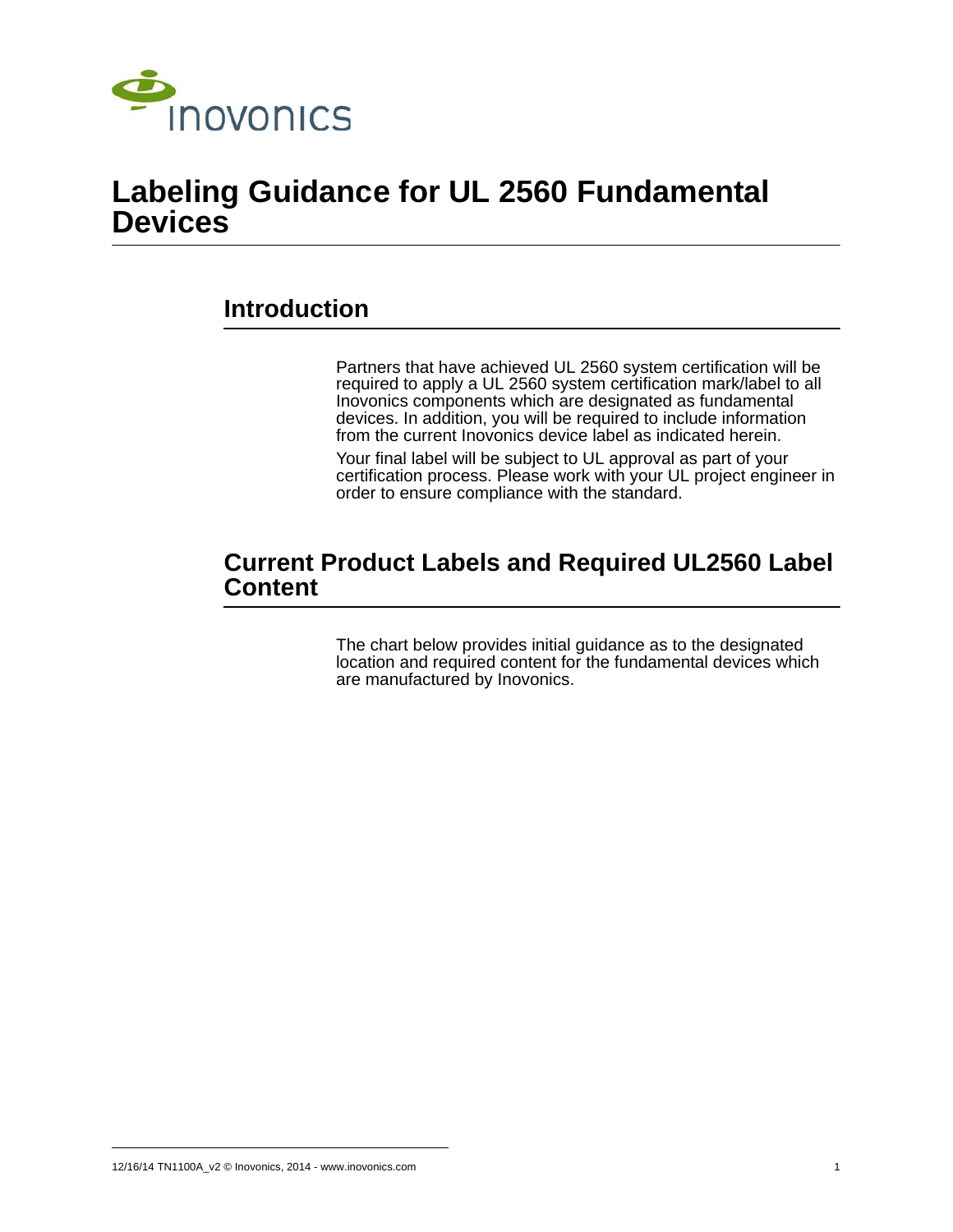| <b>Table 1: Current Labels and Required Label Content</b> |  |  |  |  |
|-----------------------------------------------------------|--|--|--|--|
|-----------------------------------------------------------|--|--|--|--|

| <b>Current Inovonics Device Label</b>                                                                                                                                                                                                                                                                                                                                                                                                                                                                                                                                                                                                                                                                                                                                                                                                                                 | Partner UL 2560<br><b>System Certification Label</b>                                                                                                                                                    |                                                                                                                                                                                                                                                                                                                                                    |  |
|-----------------------------------------------------------------------------------------------------------------------------------------------------------------------------------------------------------------------------------------------------------------------------------------------------------------------------------------------------------------------------------------------------------------------------------------------------------------------------------------------------------------------------------------------------------------------------------------------------------------------------------------------------------------------------------------------------------------------------------------------------------------------------------------------------------------------------------------------------------------------|---------------------------------------------------------------------------------------------------------------------------------------------------------------------------------------------------------|----------------------------------------------------------------------------------------------------------------------------------------------------------------------------------------------------------------------------------------------------------------------------------------------------------------------------------------------------|--|
|                                                                                                                                                                                                                                                                                                                                                                                                                                                                                                                                                                                                                                                                                                                                                                                                                                                                       | <b>Designated Location</b>                                                                                                                                                                              | <b>Required</b><br><b>Content</b>                                                                                                                                                                                                                                                                                                                  |  |
| <b>EN6080</b><br>FCC ID: HCQ3B6IX9NCU / IC: 2309A-IX9NCU<br>US PATENT NUMBERS: 7,154,866; 7,554,932; 7,746,804; Patents pending<br>This device complies with part 15 of the FCC Rules and Industry Canada license-exempt RSS standard(s). Operation is subject to<br>the following two conditions: (1) this device may not cause interference, and (2) this device must accept any interference, including<br>interference that may cause undesired operation of the device.<br>Le présent appareil est conforme aux CNR d'Industrie Canada applicables aux appareils radio exempts de licence. L'exploitation est<br>autorisée aux deux conditions suivantes : (1) l'appareil ne doit pas produire de brouillage, et (2) l'utilisateur de l'appareil doit accepter<br>tout brouillage radioèlectrique subi, même si le brouillage est susceptible d'en<br>INOVONICS' | External rear housing.<br>Keep existing Inovonics label<br>on device.<br>Place your UL label adjacent<br>to existing Inovonics label.<br>Inovonics name and patent<br>number(s) must remain<br>visible. | Partner's name or<br>registered symbol.<br>Your model number, if<br>different than Inovonics<br>model number.<br>Symbol 14 (Risk of<br>Electric Shock).<br>Per Guide Card, UL 2560<br>system certification mark<br>with "Emergency Call<br>System" called out (or use<br>"EC" abbreviation if space<br>constraints do not allow<br>for full name). |  |
| <b>EN6040-T</b><br>FCC ID: HCQ3B6OXNCU<br>IC: 2309A-OXNCU (EN6040-IC)<br>This device complies with Part 15 of the FCC<br>rules. Operation is subject to the following two<br>conditions: (1) This device may not cause<br>harmful interference, and (2) this device must<br>accept any interference received, including<br>interference that may cause undesired opera-<br>tion.<br>N309<br><b>IUVONICS</b><br>www.inovonics.com                                                                                                                                                                                                                                                                                                                                                                                                                                      | External rear housing.<br>Keep existing Inovonics label<br>on device.<br>Place your UL label adjacent<br>to existing Inovonics label.<br>Inovonics name must remain<br>visible.                         | Partner's name or<br>registered symbol.<br>Your model number (if<br>different than Inovonics<br>model number).<br>Per Guide Card, UL 2560<br>system certification mark<br>with "Emergency Call<br>System" called out (or use<br>"EC" abbreviation if space<br>constraints do not allow<br>for full name).                                          |  |
| EN5040-20T<br>FCC ID: HCQ3B6OXNCU / IC: 2309A-OXNCU<br>This device complies with Part 15 of the FCC rules.<br>Operation is subject to the following two conditions:<br>(1) This device may not cause harmful interference,<br>and (2) this device must accept any interference<br>received, including interference that may cause<br>undesired operation.<br>US Patent Number: 7,746,804<br><b>M3094</b><br>www.inovonics.com                                                                                                                                                                                                                                                                                                                                                                                                                                         | External rear housing.<br>Keep existing Inovonics label<br>on device.<br>Place your UL label adjacent<br>to existing Inovonics label.<br>Inovonics name and patent<br>number(s) must remain<br>visible. | Partner's name or<br>registered symbol.<br>Your model number (if<br>different than Inovonics<br>model number).<br>Per Guide Card, UL 2560<br>system certification mark<br>with "Emergency Call<br>System" called out (or use<br>"EC" abbreviation if space<br>constraints do not allow<br>for full name).                                          |  |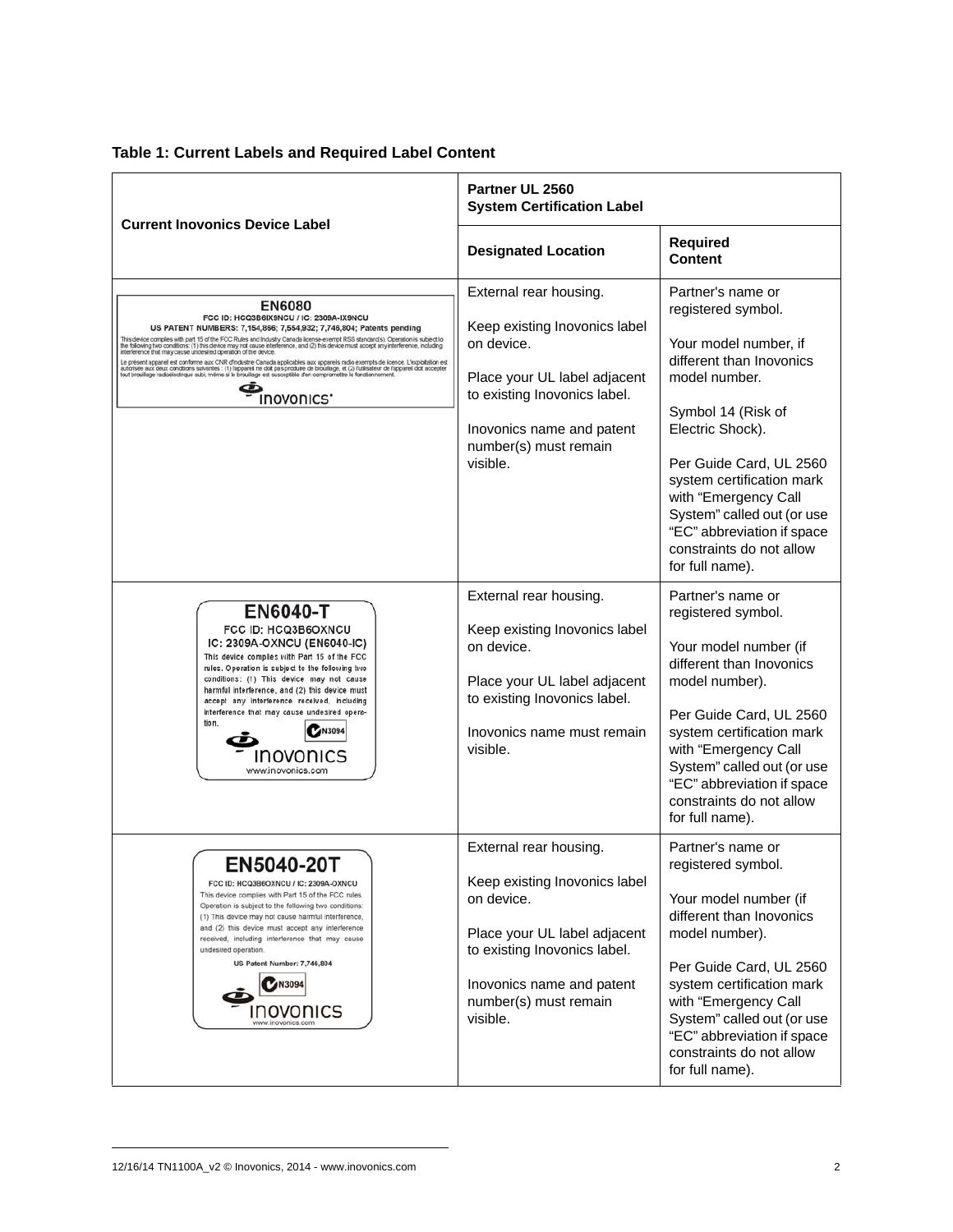

#### **Table 1: Current Labels and Required Label Content**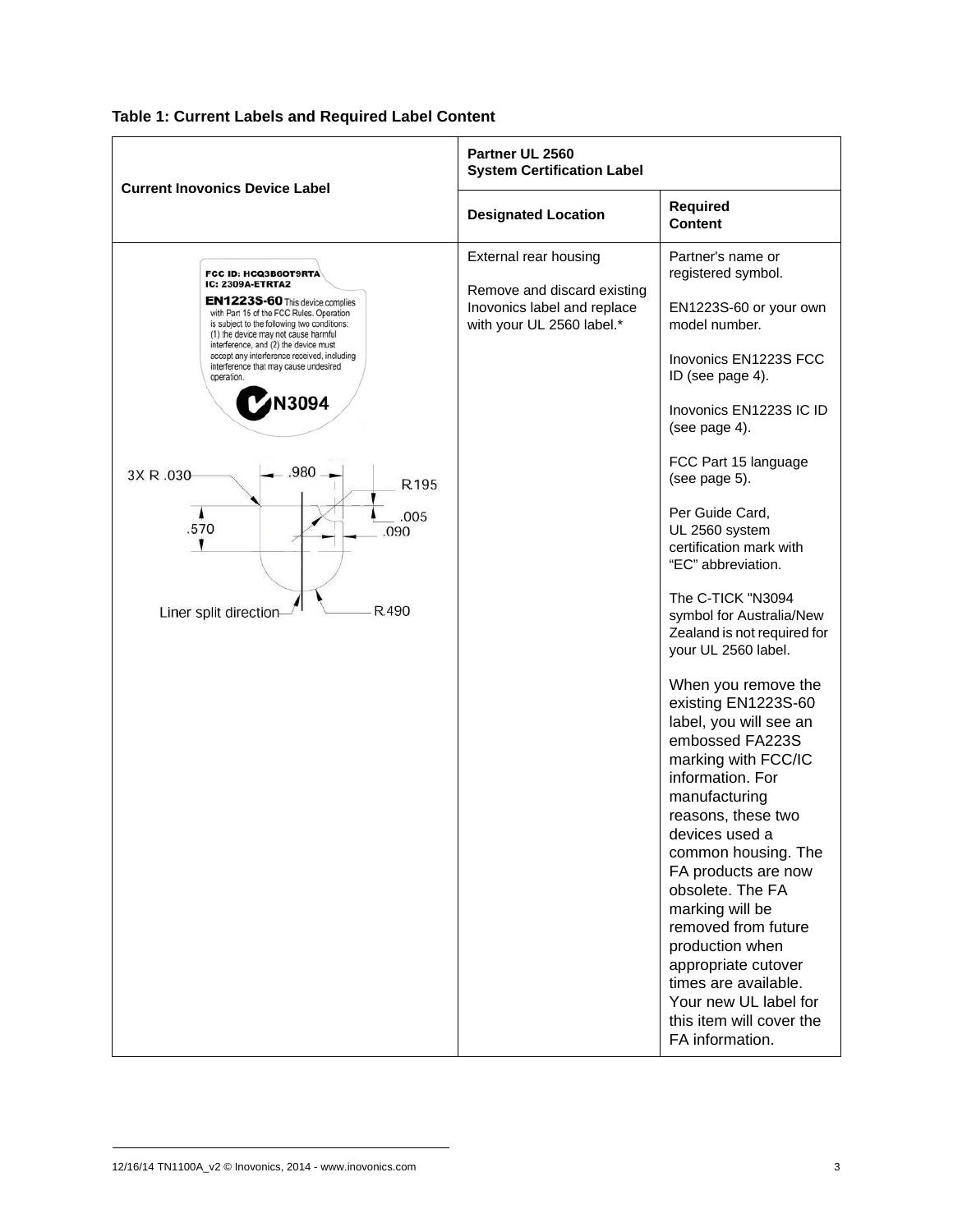| <b>Current Inovonics Device Label</b> | Partner UL 2560<br><b>System Certification Label</b> |                   |  |  |
|---------------------------------------|------------------------------------------------------|-------------------|--|--|
|                                       | <b>Designated Location</b>                           | R<br>C            |  |  |
| <b>EN1941-60</b><br><b>DOVODICC</b>   | External housing of your<br>wall plate.              | $P_i$<br>re<br>v, |  |  |

**Table 1: Current Labels and Required Label Content**

|                                                                           | <b>Designated Location</b>              | <b>Required</b><br>Content                                                                                                                                                               |
|---------------------------------------------------------------------------|-----------------------------------------|------------------------------------------------------------------------------------------------------------------------------------------------------------------------------------------|
| $5$ EN1941-60                                                             | External housing of your<br>wall plate. | Partner's name or<br>registered symbol.                                                                                                                                                  |
| <i><b>INOVONICS</b></i>                                                   |                                         | Your own model number.                                                                                                                                                                   |
| www.inovonics.com<br>FCC ID: HCQ3B6OT9OEM<br>IC: 2309A-OT9OEM (EN1941-IC) |                                         | "Contains RF Module".                                                                                                                                                                    |
| $\sum$ EN1941XS                                                           |                                         | Inovonics FCC ID (see<br>page 4).                                                                                                                                                        |
| INOVONICS<br>www.inovonics.com                                            |                                         | Inovonics IC ID (see page)<br>4).                                                                                                                                                        |
| FCC ID: HCQ3B6OT9OEM<br>IC: 2309A-OT9OEM (EN1941XS-IC)                    |                                         | FCC Part 15 Language<br>(see page 5).                                                                                                                                                    |
|                                                                           |                                         | Per Guide Card, UL 2560<br>system certification mark<br>with "Emergency Call<br>System" spelled out (or<br>use "EC" abbreviation if<br>space constraints do not<br>allow for full name). |

# **Inovonics FCC/Industry Canada Information**

| Table 2: Inovonics FCC/Industry Canada IDs |  |  |
|--------------------------------------------|--|--|
|--------------------------------------------|--|--|

| <b>Product</b>    | <b>FCC ID Number</b> | <b>IC ID Number</b> | <b>Where Used</b>                  |
|-------------------|----------------------|---------------------|------------------------------------|
| <b>EN6080</b>     | HCQ3B6IX9NCU         | 2309A- IX9NCU       | <b>Existing Inovonics</b><br>label |
| <b>EN6040-T</b>   | HCQ3B6OXNCU          | 2309A-OXNCU         | <b>Existing Inovonics</b><br>label |
| <b>EN5040-20T</b> | HCQ3B6OXNCU          | 2309A-OXNCU         | <b>Existing Inovonics</b><br>label |
| EN1223S-60        | HCQ3B6OT9RTA         | 2309A-ETRTA2        | Partner UL label                   |
| EN1941-60         | HCQ3B6OT9OEM         | 2309A-OT9OEM        | Partner UL label                   |
| <b>EN1941XS</b>   | HCQ3B6OT9OEM         | 2309A-OT9OEM        | Partner UL label                   |